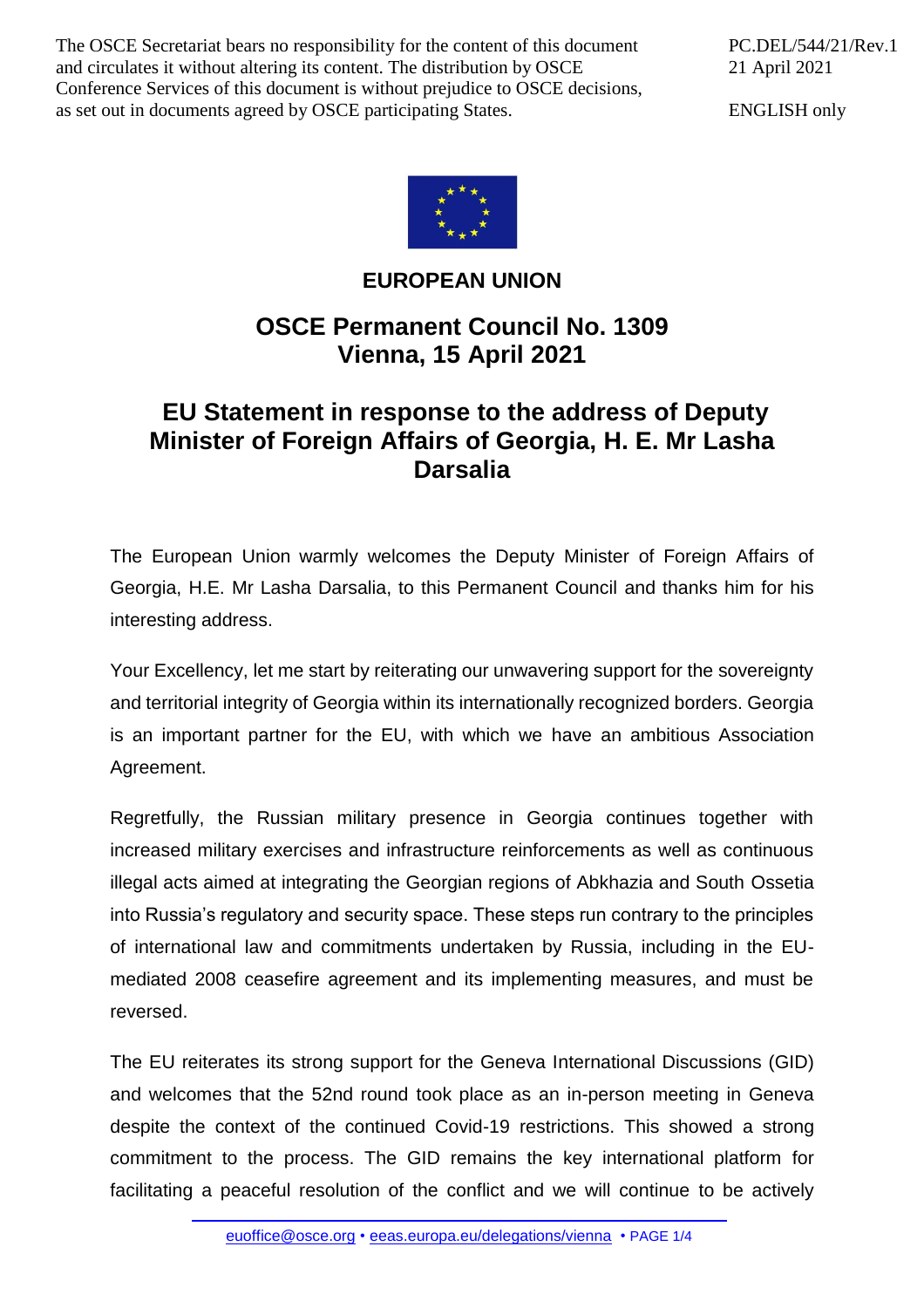involved in it. We will also continue our engagement in the Incident Prevention and Response Mechanisms (IPRMs) and through the work of the EU Monitoring Mission (EUMM), which remains – 12 years after the end of the Russia-Georgia war – the only international presence on the ground.

We also reiterate our strong support for the GID Co-Chairs, and warmly welcome the appointment of Ambassador Annika Söder, who assumed her duties in the beginning of this year.

As the security situation on the ground, and in the wider region, remains tense, we would welcome to see progress in the GID discussions on core security issues, such as the international security arrangements and the non-use of force (NUF), and encourage GID participants to step up their efforts in this regard. In addition, we deem it essential to hold result-oriented discussions on how to improve human security in and around the conflict-affected areas.

The ongoing violations of the freedom of movement, including through the actively pursued so-called "borderization" process, severely impact the security, safety and well-being of the local population. In addition, socio-economic hardships, stemming from the Covid-19 pandemic and the closure of Administrative Boundary Lines (ABL) for over a year, are contributing to the deterioration of the humanitarian situation in the conflict-affected areas. While we acknowledge a series of efforts on the Abkhaz ABL to mitigate the closure, we regret the absence of similar efforts on the South Ossetian ABL. The restrictions of movements also lead to human tragedies, as on 7 April, when four residents of Gali district drowned in the Enguri River when trying to cross from the Abkazhia region of Georgia into the Tbilisi-Administered territory. It is vital that the civilians are ensured unhindered passage across both ABLs and that cooperation is further developed across the Enguri River, in particular to better address current public health concerns. We welcome in this respect the intention by the Georgian government to provide the Covid-19 vaccine for the residents of the Georgian regions of Abkhazia and South Ossetia.

Another source of concern is the practice of detaining Georgian citizens near the ABLs, as was the case for Mr. Z. Gakheladze in July 2020, or during the incident of 7 March 2021. The latter – fortunately – did not trigger a more serious escalation in the situation,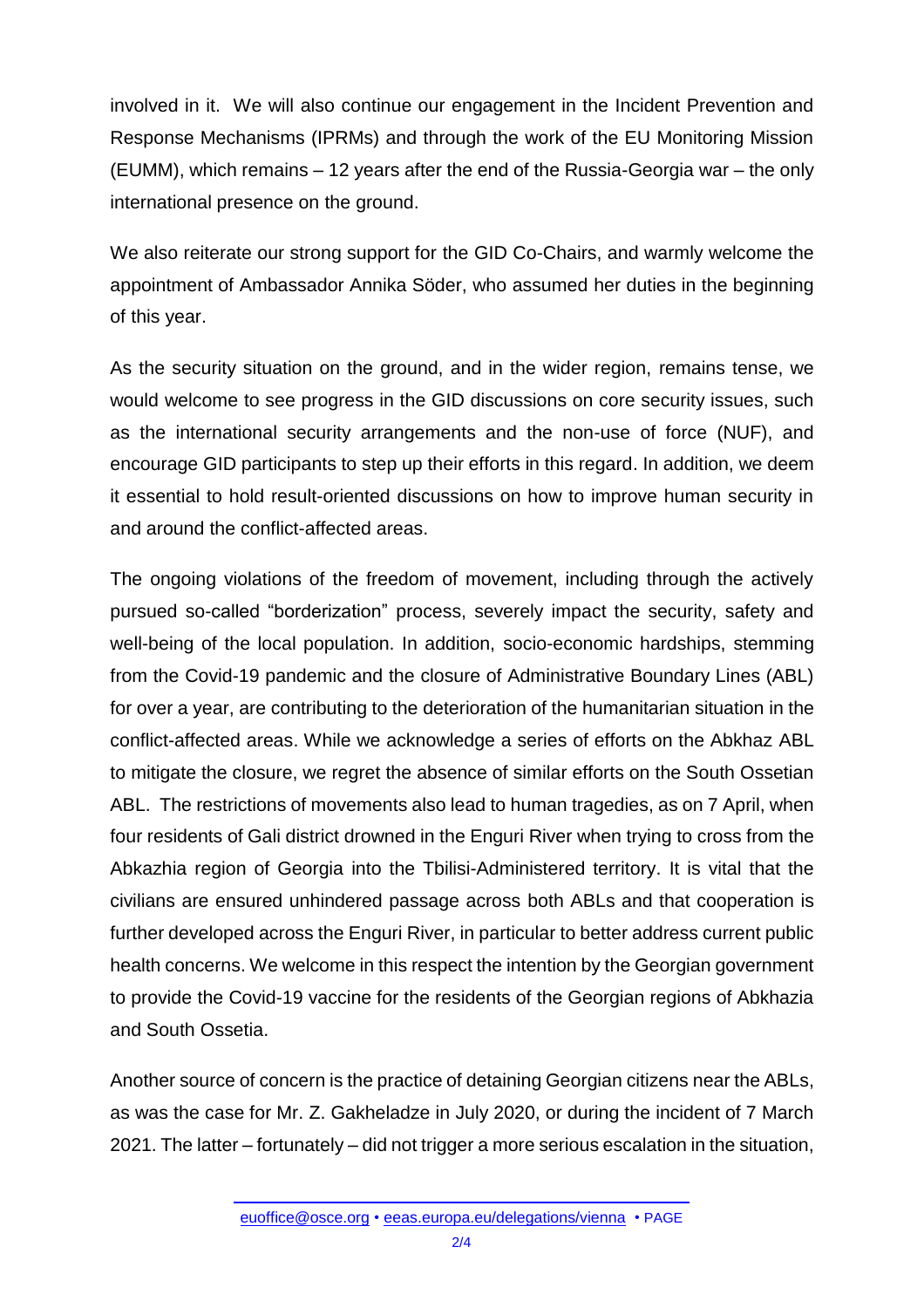including thanks to the prompt involvement of EUMM and the responsible approach taken by the Georgian side. We reiterate our call to release without further delay all illegally detained Georgian citizens, and to conduct thorough investigations into the fatalities of the Georgian citizens Mr. Tatunashvili, Mr. Otkhozoria, Mr. Kvaratskhelia, Mr. Basharauli and others, while in arbitrary detention in Georgia's regions of Abkhazia and South Ossetia, and to bring those responsible to justice.

We regret that the GID discussion regarding IDPs and refugees was again disrupted due to a walkout of Russian, Abkhaz and South Ossetian participants. We call on all GID participants to engage in discussions on these important matters.

The EU welcomes the continuous efforts undertaken at the Ergneti IPRM meeting in order to ease tensions, and we call for the immediate and unconditional resumption of the Gali IPRM in accordance with the established practices. Sincere and resultoriented dialogue is needed in order to build trust and confidence and to significantly contribute to a future durable and sustainable solution of the conflict between Russia and Georgia.

We are pleased that the GID Co-Chairs continue to promote greater participation of women in the GID and the IPRMs, as it is essential that the voices of women are heard in the GID.

The EU calls on Russia to fulfil its obligations under the EU-mediated ceasefire agreement of 12 August 2008 and its subsequent implementing measures of 8 September 2008. The EU also calls for access for the EUMM to the whole territory of Georgia, including the regions of Abkhazia and South Ossetia as per its mandate, as well as for human rights monitoring mechanisms, humanitarian and other civil society organizations. The European Union reminds the Russian Federation of its responsibilities in line with the landmark judgement of 21 January 2021 of the ECHR in the case Georgia vs Russia.

The European Union looks forward to the next round of the Geneva International Discussions scheduled for 29-30 June 2021.

Let me use this opportunity to again thank you Mr Deputy Minister for your address and to express our best wishes to your country and its people.